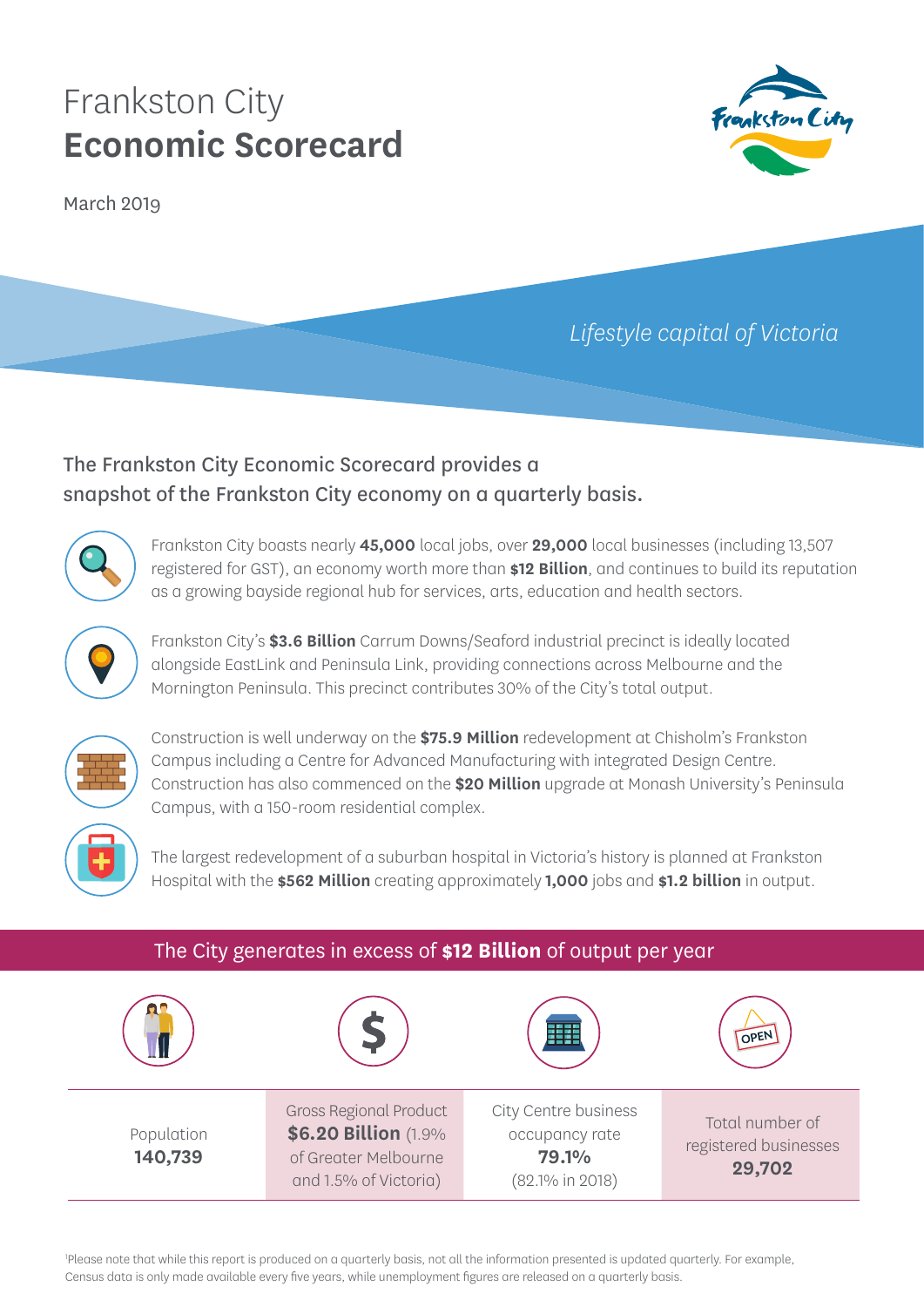## **Top 6 Industries** Output value **\$8** Billion



Construction **\$2.30 Billion**

Manufacturing **\$2.04 Billion**



Rental, Hiring & Real Estate Services **\$1.45 Billion**





Ë

Assistance **\$1.09 Billion** Retail Trade

Health Care & Social

Electricity, Gas, Water and Waste Services **\$568 Million**



#### **Total number** of jobs **44,934**



Frankston City has **0.31** jobs per resident (up from 0.29 in 2011)



**20,517** (46%) of individuals working in Frankston City also reside in the City



**57.7%** of businesses intend to employ more staff in the next 12-24 months



**9,180** (20.4%) Health Care & Social Assistance

**5,894** (13.1%) Retail Trade

**5,483** (12.2%) Construction





**4,195** (9.3%)





**2,991** (6.7%)

Accommodation & Food Services

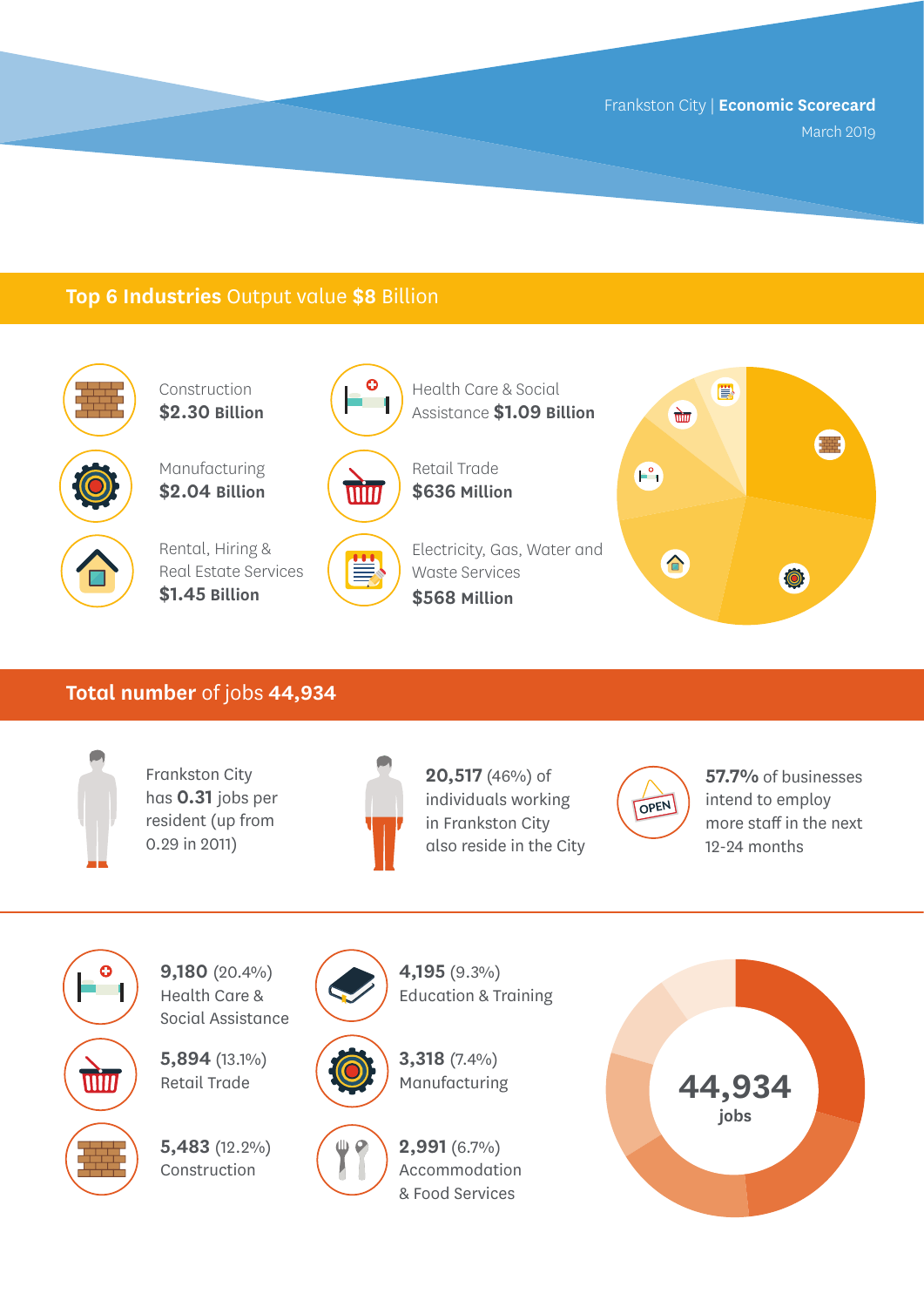## **Hours** worked and Qualifications





**19 Degree Courses**  are now offered on campus in Frankston City

| <b>Qualifications of Residents</b> | <b>Frankston City</b> |      | <b>Greater Melbourne</b> |
|------------------------------------|-----------------------|------|--------------------------|
|                                    | <b>Number</b>         | 0/0  | 0/0                      |
| Bachelor or Higher Degree          | 15,854                | 14.5 | 27.5                     |
| Advanced Diploma and Diploma       | 11.151                | 10.9 | 9.5                      |
| Vocational                         | 25,716                | 23.6 | 15.3                     |
| No Qualifications                  | 44,966                | 41.2 | 38.6                     |
| Not Stated                         | 11,428                | 10.5 | 9.2                      |

## **Unemployment** Rate



1 Please note that while this report is produced on a quarterly basis, not all the information presented is updated quarterly. For example, Census data is only made available every five years, while unemployment figures are released on a quarterly basis.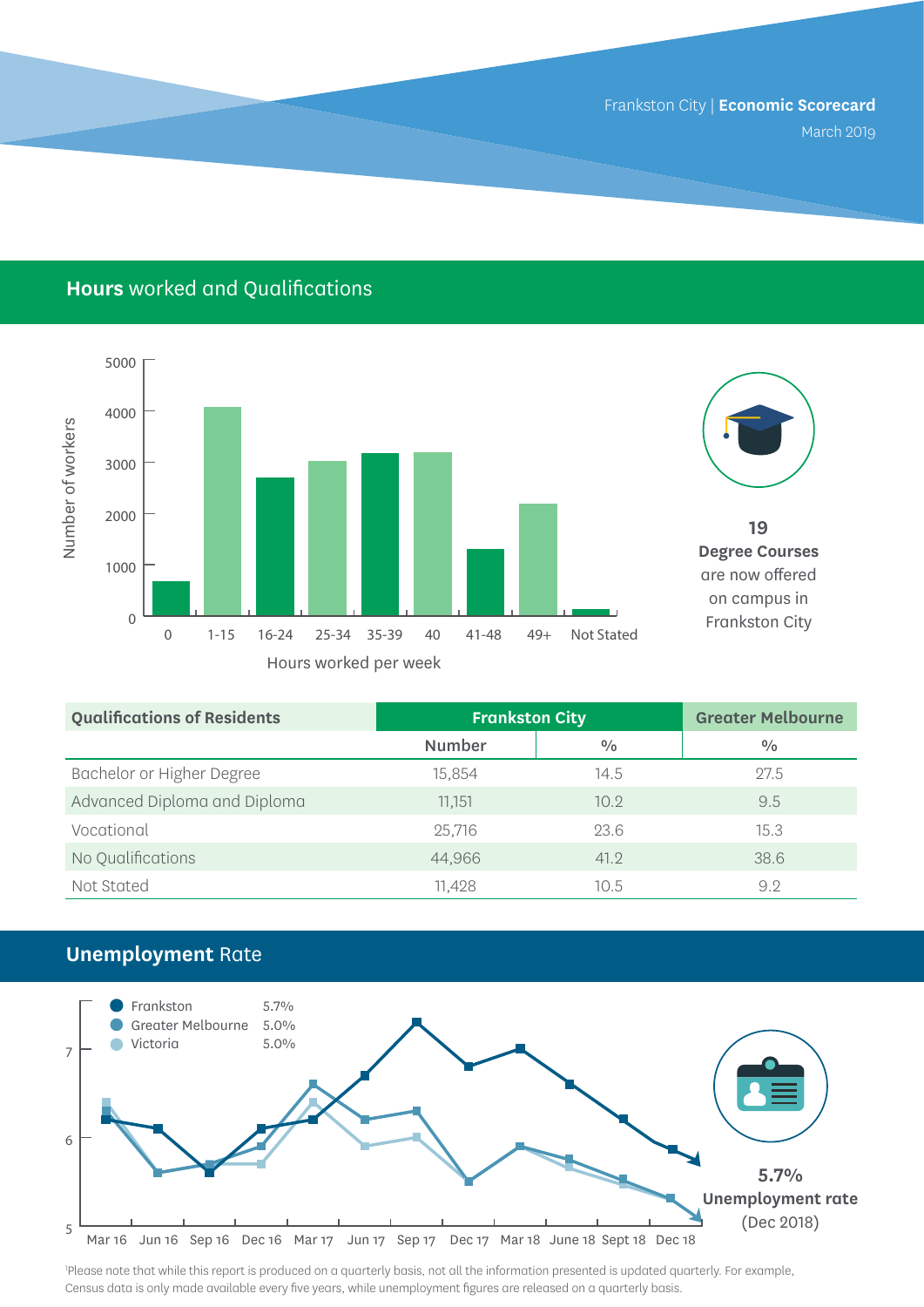## **Major Investments** (under construction or recently completed)

| Chisholm Institute Frankston Campus Redevelopment |              | \$75.9 Million 676 jobs created |
|---------------------------------------------------|--------------|---------------------------------|
| Frankston Private Hospital                        | \$40 Million | 407 jobs created                |
| Monash University                                 | \$20 Million | 142 jobs created                |
| Frankston Station Precinct Redevelopment          |              | \$63.8 Million 231 jobs created |
| Mixed use Retail/Apartments (38 Playne Street)    | \$5 Million  | 18 jobs created                 |
| Mixed use Retail/Apartments (Clyde Street)        | \$3 Million  | <b>11</b> jobs created          |



**98%** of businesses in Frankston City employ less than 20 people

## **Building Permits Issued** (Dec–Feb 2018–2019)

| Type                    | <b>No of Permits</b> | <b>Value of Permits</b> |
|-------------------------|----------------------|-------------------------|
| Commercial              | $\overline{4}$       | \$1,472,000             |
| Domestic                | 173                  | \$24,255,683            |
| Hospital/Healthcare     | 3                    | \$87,963,332            |
| Industrial              | 3                    | \$516,024               |
| <b>Public Buildings</b> | 9                    | \$4,662,521             |
| Residential             | $\mathcal{D}$        | \$541,700               |
| Retail                  | 14                   | \$3,055,721             |
| <b>TOTAL</b>            | 208                  | \$122,466,981           |

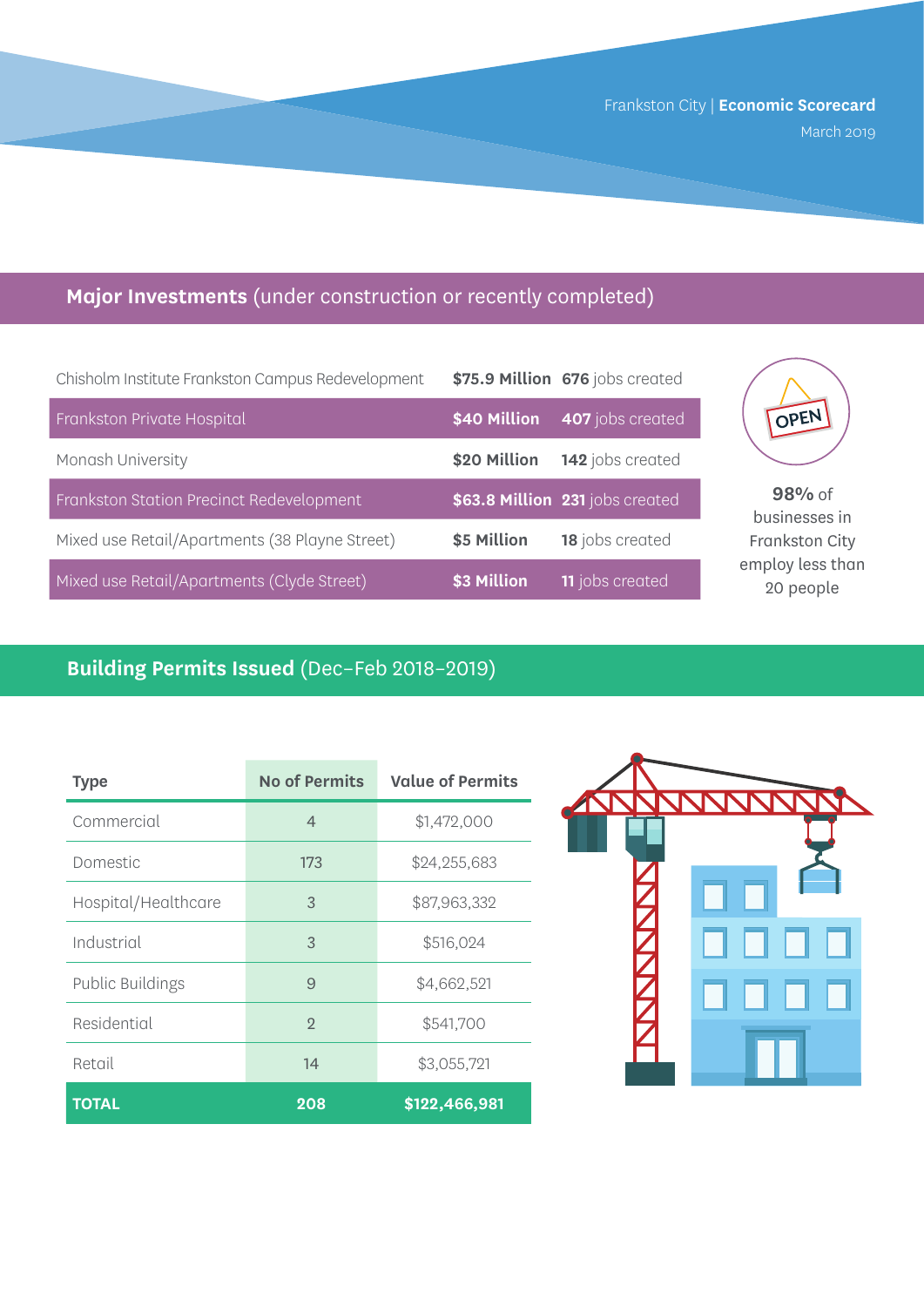#### **Tourism**



**\$305 Million** is the value of the tourism sector



**1,924** jobs in tourism sector



**808,600** 

people visit Frankston City (annually) (11% of Mornington Peninsula Region



**Regional Domestic Overnight visitors – 130,000** (7.7% of Mornington Peninsula Region)

**Domestic Nights – 348,800** (7.6% of Mornington Peninsula Region)

**Regional domestic day trippers – 594,100** (10.6% of Mornington Peninsula Region)





**8,821** people like Visit Frankston on Facebook (up 302 on Dec Quarter)

**Program 2018–2019**

Five events scheduled

Cost per attendee **\$0.49**

Estimated projected economic benefit **\$5.8 Million**



**4,930**  people follow Visit Frankston on Instagram (up 488 on Dec Quarter)

**52,000** visitors per year use the Frankston Visitor Information Centre (face-face, phone, email)





**1050** Subscribers to 'Frankston Enjoy Every Moment' eNewsletter (up 623 on Dec Quarter)



New Resident Morning Tea an average of **20** people attend per session



Number of volunteers **24**